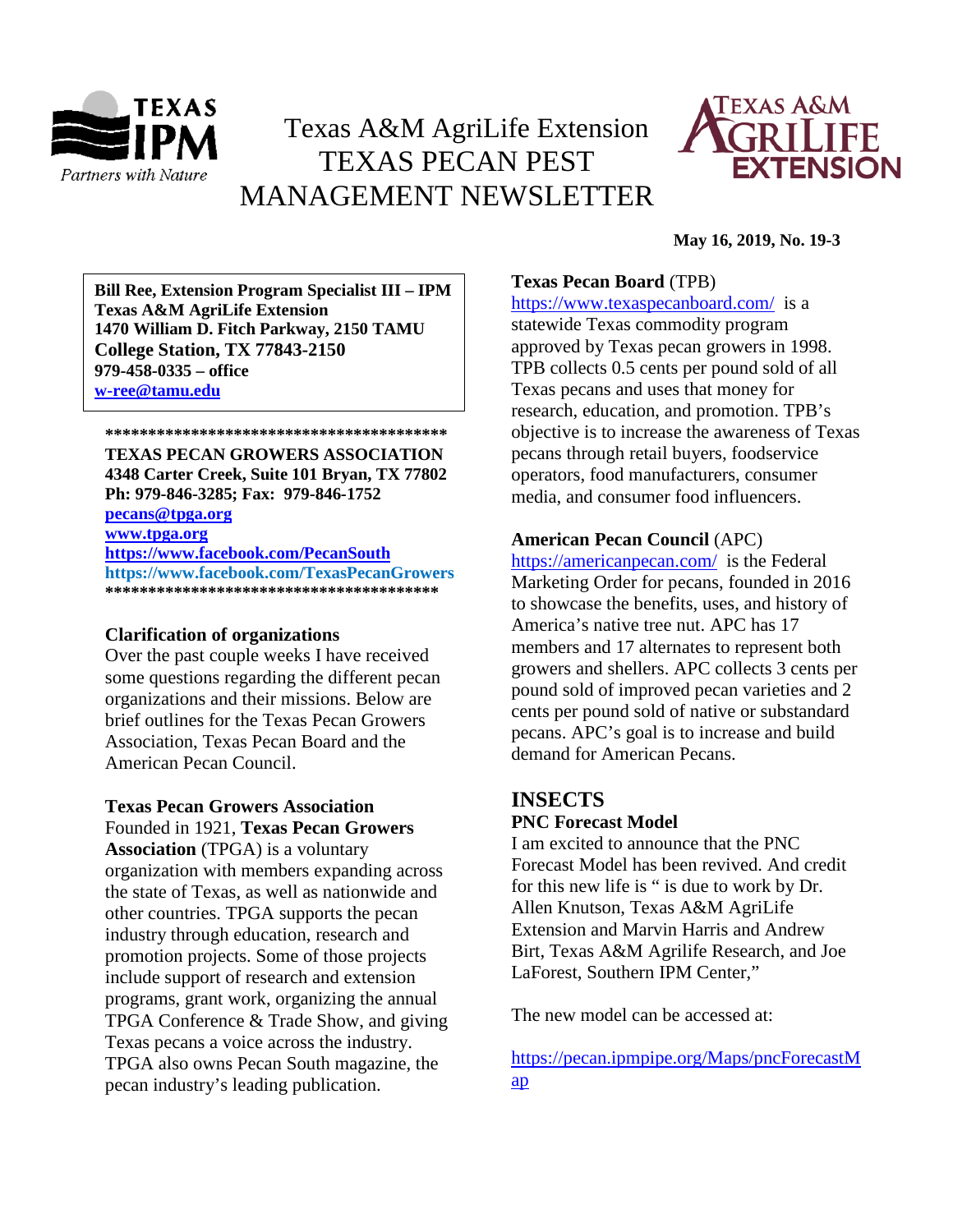

**Figure 1. Home page for PNCForecast model**



**Figure 2.Home page with drop down calendar for entering first significant trap catch date**

This model allows producers that are using PNC pheromone traps to obtain most likely dates for: 10, 25, 50, 70 and 90 percent completion of eggs lay with recommended scouting dates between 25 and 50 completion.

In Figure 3, the example is for first catch date of April 25, 2019, College Station, TX. The prediction for example is most likely dates for 25 percent egg lay is May 6 and 50 percent is May  $9^{\text{th}}$ .

Although time has passed for producers in central and southern, TX to use this for this year we would like to hear back from

producers on how accurate they feel the predictions for their respective area were. If you have any comments on accuracy and or user friendliness, please email Dr. Knutson, [Allen.Knutson@ag.tamu.edu](mailto:Allen.Knutson@ag.tamu.edu) and myself [w](mailto:w-ree@tamu.edu)[ree@tamu.edu](mailto:w-ree@tamu.edu)



**Figure 3. Example for predictions for College Station for first trap catch date of April 25.**

# **First Generation PNC**

Weather issues have plagued many producers treating for first generation PNC. Either it was raining or the orchard floor was too wet to get in and this situation has caused some growers to treat by air. Aerial application does pay for itself but I encourage follow up scouting after treatment.

I have also encouraged producers with light to moderate crops to use the pheromone traps to monitor the second generation flight. Eggs from the second generation will be laid on the side of the nutlet and are still findable as shown in the picture below.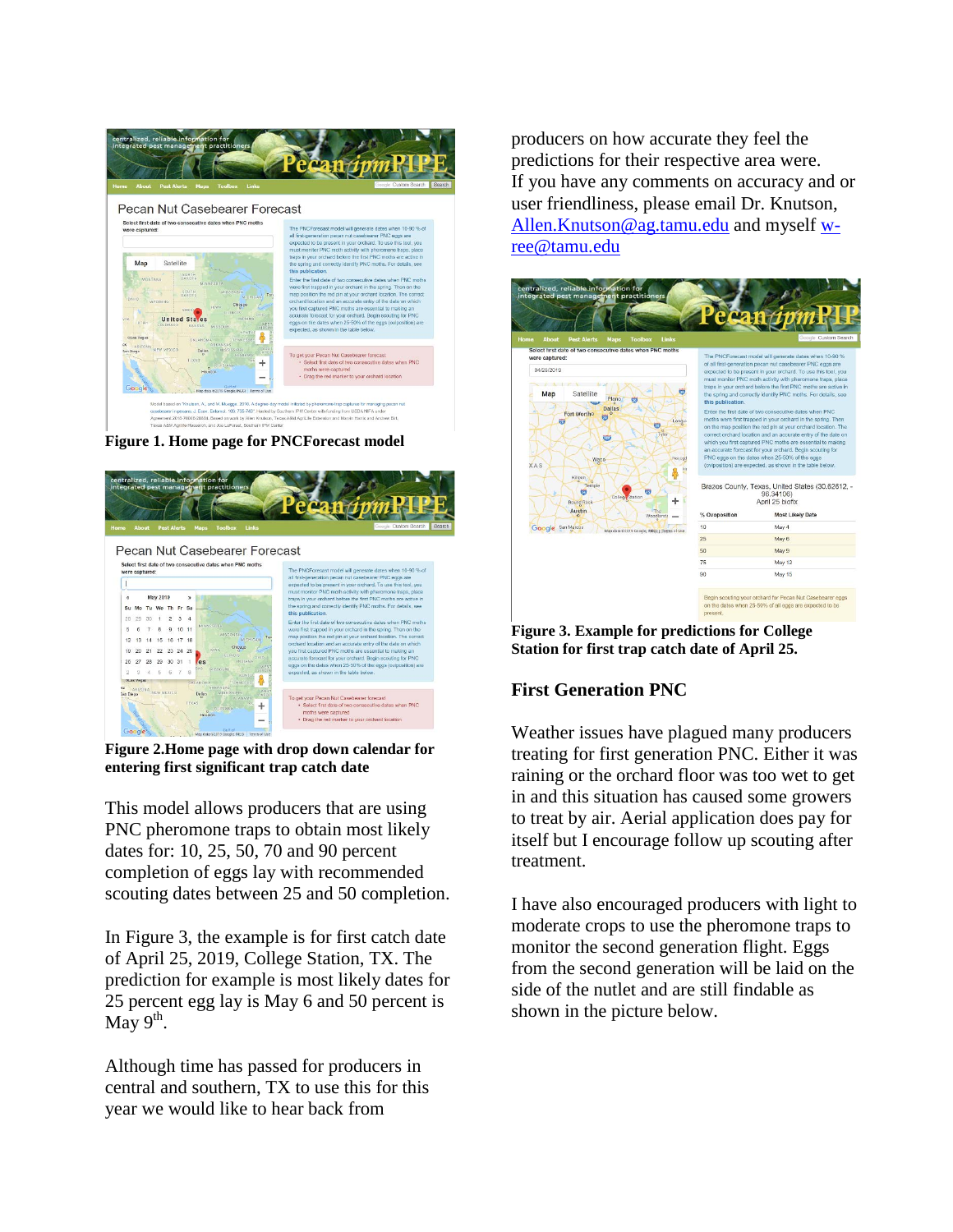

**Figure 4. PNC egg on side of nutlet.**

### **Walnut Caterpillar**

Just a heads up on this pest. Based on dates of observed damage in past years and time required for egg maturity and larval development I am betting that walnut caterpillar egg lay is under way here in Texas.

The best defense for preventing defoliation from walnut caterpillar is to recognize a problem before it gets out of hand. Although trees will re-foliate after defoliation, the impact of defoliation can severely impact the crop.

Early indications of activity can include finding egg masses, defoliated terminals, frass (droppings) on sidewalks and orchard floor and observing cast skins from molting on tree trunks.



**Figure 5. Egg mass with first instar larvae.**



**Figure 6. Small colony of third instar larvae**

Insecticides recommended for management can be found in the table at the end of this letter.

## **STATE/REGIONAL MEETINGS**

**June 12-14, 2019** Oklahoma Pecan Growers Conference Ardmore Convention Center Ardmore, OK Contact: Deann Smith @ [OPGAtreasure@gmail.com](mailto:OPGAtreasure@gmail.com) or 405-273-1235

#### **June 20-21, 2019** Tri-State ArkLaMiss Pecan Conference New Roads, LA Contact: lapga.com

**July 14-17, 2019 Texas Pecan Growers Conference and Trade Show Frisco, TX Contact: TPGA @: 979-846-3285 or pecans@tpga**

**\*\*\*\*\*\*\*\*\*\*\*\*\*\*\*\*\*\*\*\*\*\*\*\*\*\*\*\*\*\*\*\*\*\*\*\***

**The information given herein is for educational purposes only. References to commercial products or trade names are made with the understanding that no endorsement by the Texas A&M AgriLife Extension Service is implied. The members of Texas A&M AgriLife will provide equal opportunities in programs and activities, education, and employment to all persons regardless of race, color, sex, religion,**